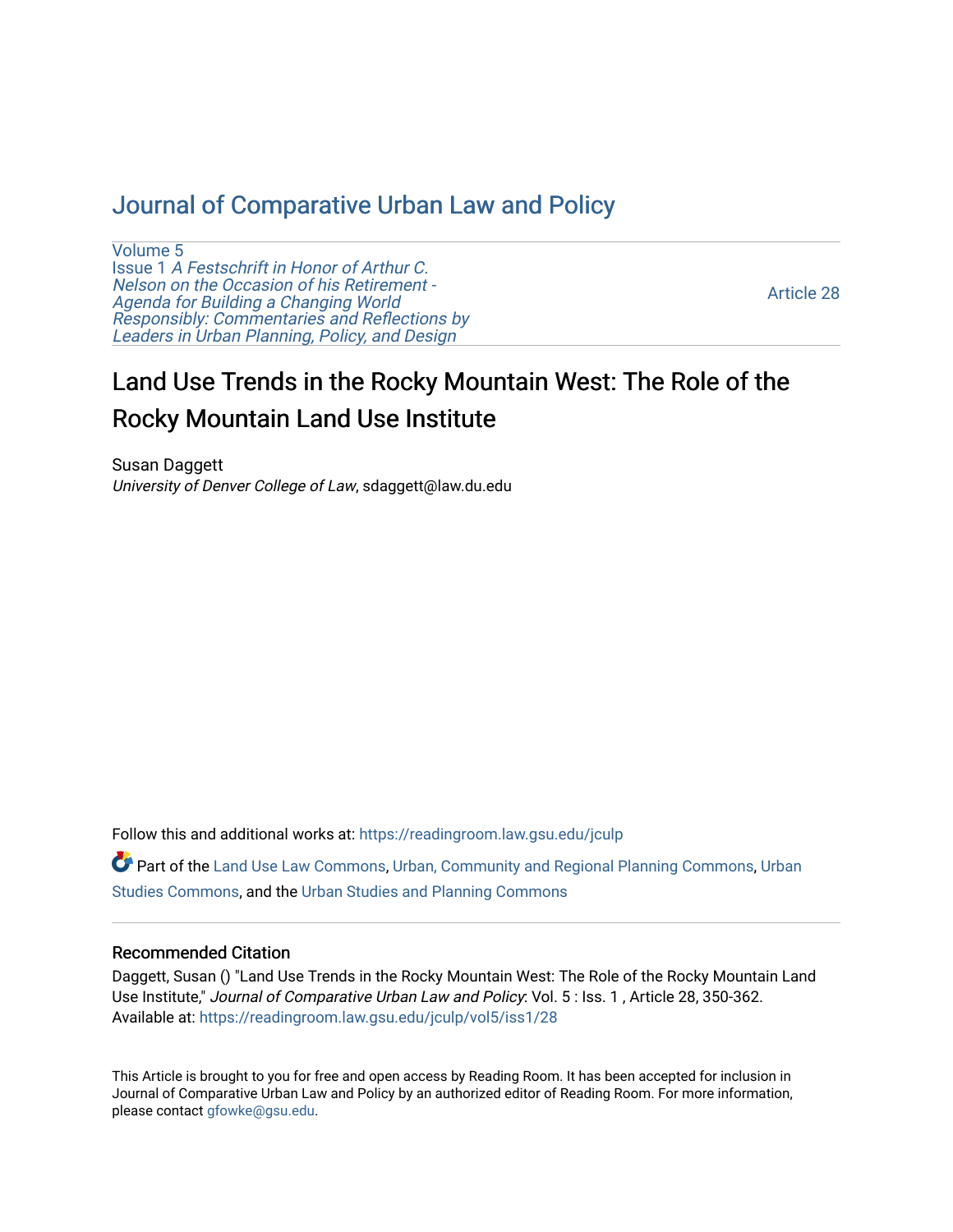# LAND USE TRENDS IN THE ROCKY MOUNTAIN WEST THE ROLE OF THE ROCKY MOUNTAIN LAND USE INSTITUTE

## Susan D. Daggett $<sup>1</sup>$ </sup>

#### **ABSTRACT**

As one of the fastest-growing regions of the country, the communities of the intermountain West are poised to lead the nation in many ways, including how we manage change, create communities, and foster local places that contribute to a very high quality of life by nurturing and valuing the natural assets that make this region so special. This essay will reflect on how development patterns in the region have shifted over time. This essay will also ponder some potential emerging trends and areas of focus for the future, in the hopes that future scholars, students, and practitioners will build on his important legacy.

#### **INTRODUCTION**

 Flying into Denver International Airport, the history of the Rocky Mountain Region reveals itself in splendor and sprawl. A region known and valued principally for its natural resources and scenic beauty, the exploding human footprint simultaneously does violence to a still-evident ecological system and represents the rapid change that has come to the region in the last thirty years. The West is a place where the holy trinity of land, water, and energy historically have come together in conflict and contradiction and where rapid demographic growth is forcing a reckoning that could push the region ultimately to lead the country in sustainable development.

 For 30 years, the Rocky Mountain Land Use Institute (RMLUI) has been leading a discussion in the West about the challenges presented by growth and the best ideas for addressing those challenges. In the late 1980s, an eclectic group of land use planners, lawyers, professors, real estate professionals, and thought leaders came together at the University of Denver's Sturm College of Law to consider how to manage growth in a booming region in ways that could sustain the economy, promote a high quality of life, and protect the fragile natural ecosystems that set the West apart. Those discussions led to the founding of RMLUI, which for three decades has continued to convene leaders and foster discussions about the tools, strategies, and policy approaches that can contribute to more sustainable patterns of growth and address both the persistent and emerging challenges of our times.

<sup>&</sup>lt;sup>1</sup> Professor of the Practice and Director of the Rocky Mountain Land Use Institute at the University of Denver's Sturm College of Law.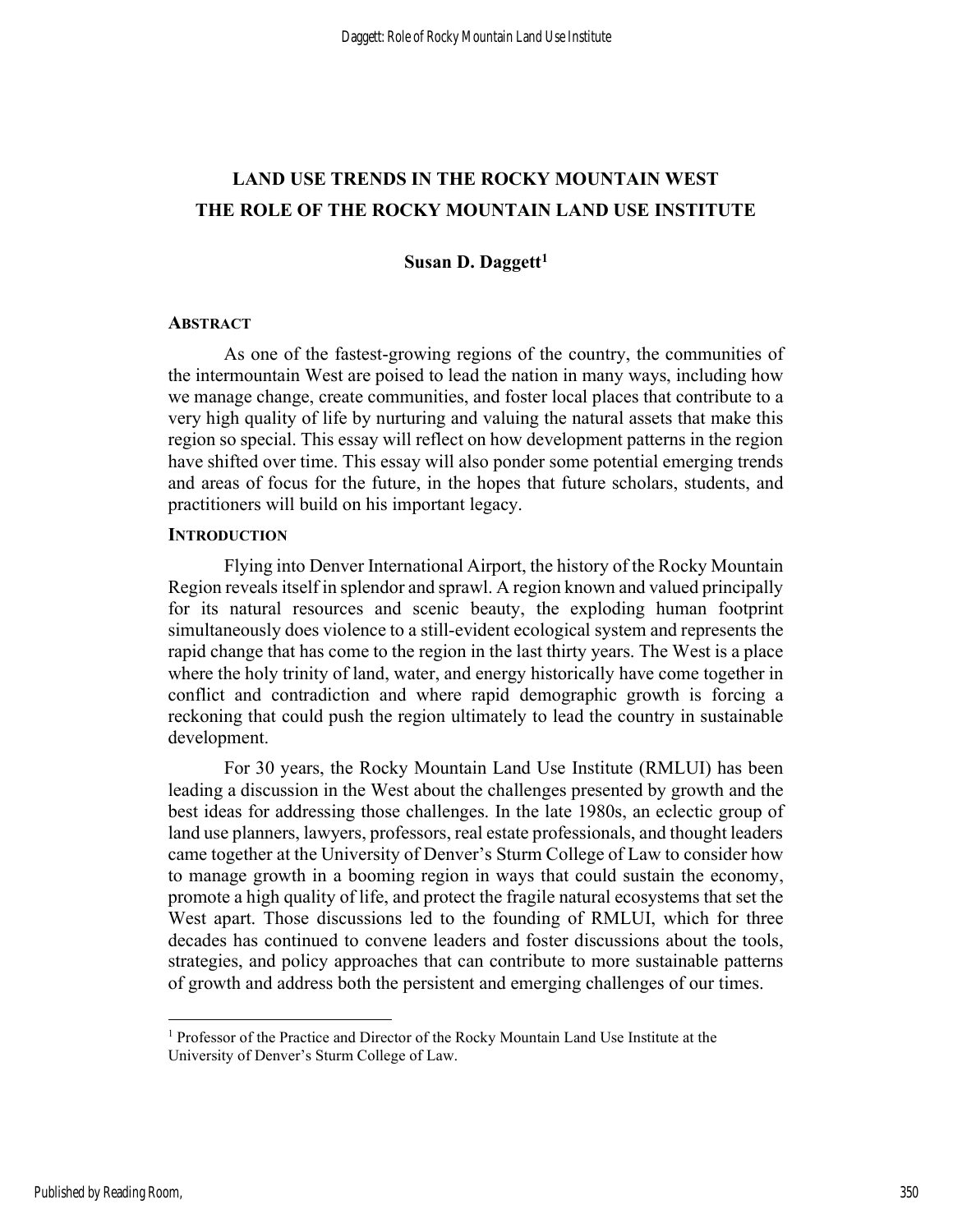Over that time, RMLUI has documented, analyzed, and commented on major demographic shifts and significant land use changes across the intermountain West. In some ways, our observations and recommendations have been consistent over time, concerned about how we might manage growth in a way that preserves our Western culture and natural heritage. In other ways, seismic shifts have altered our analysis in ways that we could not, and did not, anticipate, and presented opportunities that we can barely imagine. Throughout it all, RMLUI has elevated and highlighted the work of scholars and researchers who have been at the forefront of thinking about these vexing challenges and devising approaches to address them and has brought those thought leaders together with practitioners who are at the vanguard of land use and development decisions in the region.

Professor Chris Nelson has been one of those academic trailblazers. He helped to define smart growth, bringing together economic and environmental arguments to advocate for compact, transit-oriented development patterns that promote land and resource conservation in the efficient use of land and natural resources and that likewise promote fiscal health in leveraging and maximizing the benefit of public investments in infrastructure.<sup>2</sup> Among his many other accomplishments and contributions, he has been a leading voice at the Rocky Mountain Land Use Institute. Whether advocating for the strategic use of impact fees and demand-based permitting to promote smarter growth or providing detailed analyses of real estate trends pointing to the need for missing middle housing and more compact forms of development around transit, Chris's work has reached hundreds, if not thousands, of planners, lawyers and other professionals engaged in land use and real estate development in the Rocky Mountain region. His mark is visible in the changing nature of our urban landscapes in the West.

As one of the fastest-growing regions of the country, the communities of the intermountain West are poised to lead the nation in many ways, including how we manage change, create communities, and foster local places that contribute to a very high quality of life by nurturing and valuing the natural assets that make this region so special. This essay will reflect on how development patterns in the region, influenced by Chris Nelson's far-reaching vision, have shifted over time. Inspired by Professor Nelson's knack for anticipating approaching challenges, this essay will also ponder some potential emerging trends and areas of focus for the future,

<sup>&</sup>lt;sup>2</sup> Prof. Nelson's seminal book, *Growth Management Principles and Practice*, set the stage for a smart growth movement. Arthur C. Nelson and James B. Duncan, Growth Management Principles and Practice (1995). Since that time, he has published dozens of articles and books exploring a wide range of strategies and tools to promote smart growth, from impact fees to transferable development rights to missing middle housing.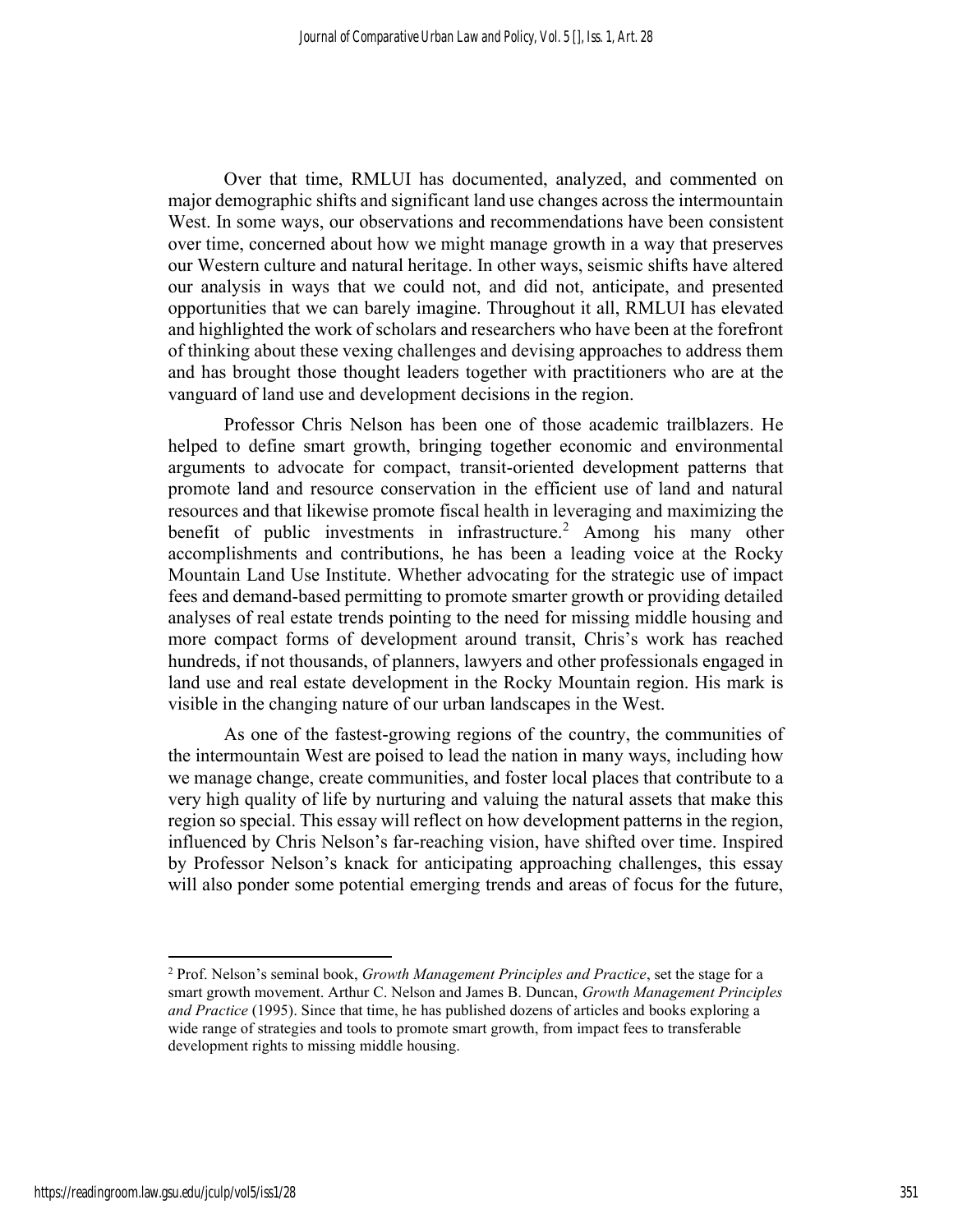in the hopes that future scholars, students, and practitioners will build on his important legacy.

## SMART GROWTH IN THE WEST

 The intermountain West is historically, culturally, and politically distinct from the rest of the country. Characterized by vast public lands, most federally protected in some way or another, the West is relatively unchanged through the ages in some critically important ways that continue to define the region. The national parks, protected wilderness areas, and national monument and recreation areas, which enjoy the highest levels of protection, have a constancy that reminds us of our history and help to preserve the wildlife and iconic landscapes that constitute the most fundamental elements of the great American West. Even the national forests and rangelands, which are managed for multiple use and allow for resource extraction, help to preserve the traditional economies and distinct cultural heritage of the Rocky Mountain West.

In addition to the wide-open spaces, snowcapped peaks, and big skies, the West is also known for its rugged, sometimes-harsh environment where too little water and extreme weather conditions resulted historically in concentrated settlements built in and around river systems and riparian areas. Some places were built around mining, logging, and other resource use, while other communities grew up around transportation infrastructure, most notably trails and rail. These places tended towards compact, clustered patterns of development before there was even a name for it. Although some remote communities have withered away due to a changing economy, many have transitioned and survived (even thrived) by shifting their economic focus from resource extraction to a different kind of exploitation dependent on tourism and those searching for natural amenities.

 The Rocky Mountain West is also characterized by a "don't tread on me" libertarian streak and a cultural identity that values rugged individualism and private property rights. Many Westerners chafe against regulation and government intervention that impacts their use of property (often turning a blind eye to the role of government in subsidizing the development of those rights). From a land use perspective, the result has often been a laissez-faire approach to land development that permits private landowners to develop their lands to maximize value without significant central planning or limitations imposed on behalf of the community. Ample space, combined with a reluctance to regulate the development of private land, created the perfect environment for uncontrolled sprawl once federal transportation and housing policy aligned to make distant residential housing economically feasible. In marked contrast to the constancy of the rural West, the urban and urbanizing areas of the West have transformed at a remarkable pace.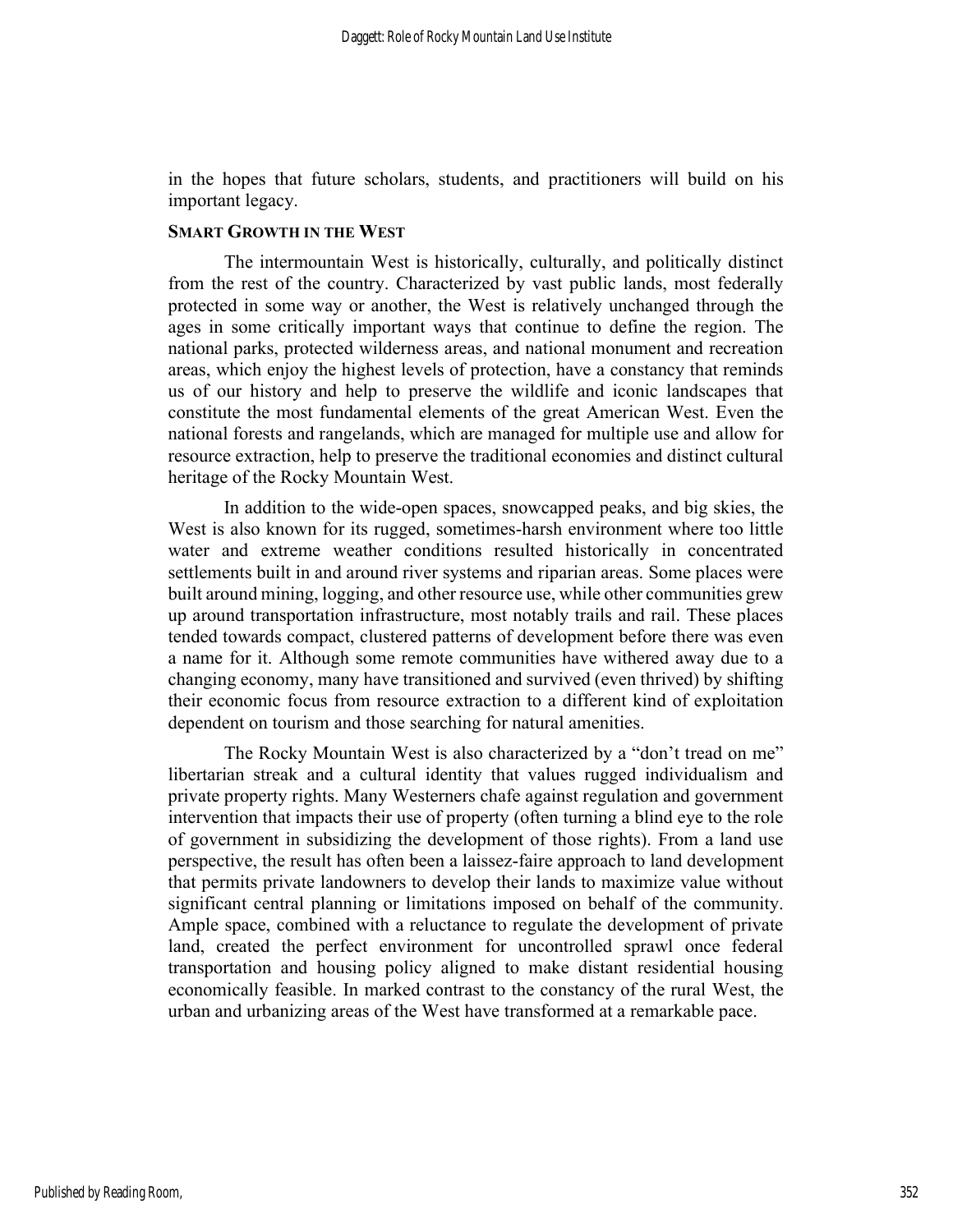Whether on the Front Range of Colorado, the Wasatch Front in Utah, or central Arizona's Sun Corridor, the population growth of the late  $20<sup>th</sup>$  and early  $21<sup>st</sup>$ centuries consumed vast areas of previous open space in sprawling communities and networks of highways. A study by Conservation Science Partners in 2016 found that between 2001 and 2011, 4300 square miles of open space was lost to development—an area larger than Yellowstone National Park—with Wyoming and Utah experiencing the largest percent change in areas modified by human development.<sup>3</sup> In some communities, this land rush resulted in the subdivision of ranchlands with little oversight or regulation, and ultimately, without much analysis for whether anyone would want to buy these small lots in remote ranching communities. In places like Teton County, Idaho or Costilla County, Colorado, thousands of individual lots exist on paper without the infrastructure or interest to support actual development. These so-called "zombie" subdivisions created a legacy of sparse development that raised concerns over the cost of building and maintaining infrastructure to support sprawling, poorly planned communities.<sup>4</sup>

By the 1980s, when RMLUI was conceived and Chris Nelson was beginning his career, concerns about the impacts of sprawl were top of mind. Urban centers were in decline, with Denver, for example, reporting a 30% vacancy rate in downtown commercial real estate while giant new master-planned communities featuring tract housing and strip malls were coming out of the ground some 15 miles away. With car-dependent population growth came congestion, increasingly expensive infrastructure costs and maintenance requirements, and a desire to avoid traffic jams and hours behind the wheel. Alarm over the costs of sprawl led to efforts to promote regional planning and smart growth. By the early 1990s Western organizations like RMLUI and the Sonoran Institute in Arizona were founded to consider and advocate for new approaches. Envision Utah in Salt Lake City entered the scene just a few years later. At about the same time, to counter the rapid loss of agricultural lands to sprawl, organizations like the Colorado Cattlemen's Agricultural Land Trust sprang up, and Colorado voters amended the state constitution to direct lottery funds toward land conservation through Great Outdoors Colorado. These organizations, and others like them, directed funds towards creating greenbelts, preserving mountain vistas, and protecting open space for recreation, agriculture, and habitat. Likewise, beginning in the mid-1990s, growing concerns about air quality caused by congestion led several large cities in the West to invest heavily in public transportation and fixed-rail transit systems.

 $3$  Center for American Progress, The Disappearing West, https://disappearingwest.org/land.html#land\_big\_picture (last visited July 23, 2021).

<sup>&</sup>lt;sup>4</sup> Jim Holway, Don Elliott, and Anna Trentadue, Arrested Developments: Combating Zombie Subdivisions and Other Excess Entitlements, Lincoln Institute of Land Policy, Policy Focus Report, January 2014.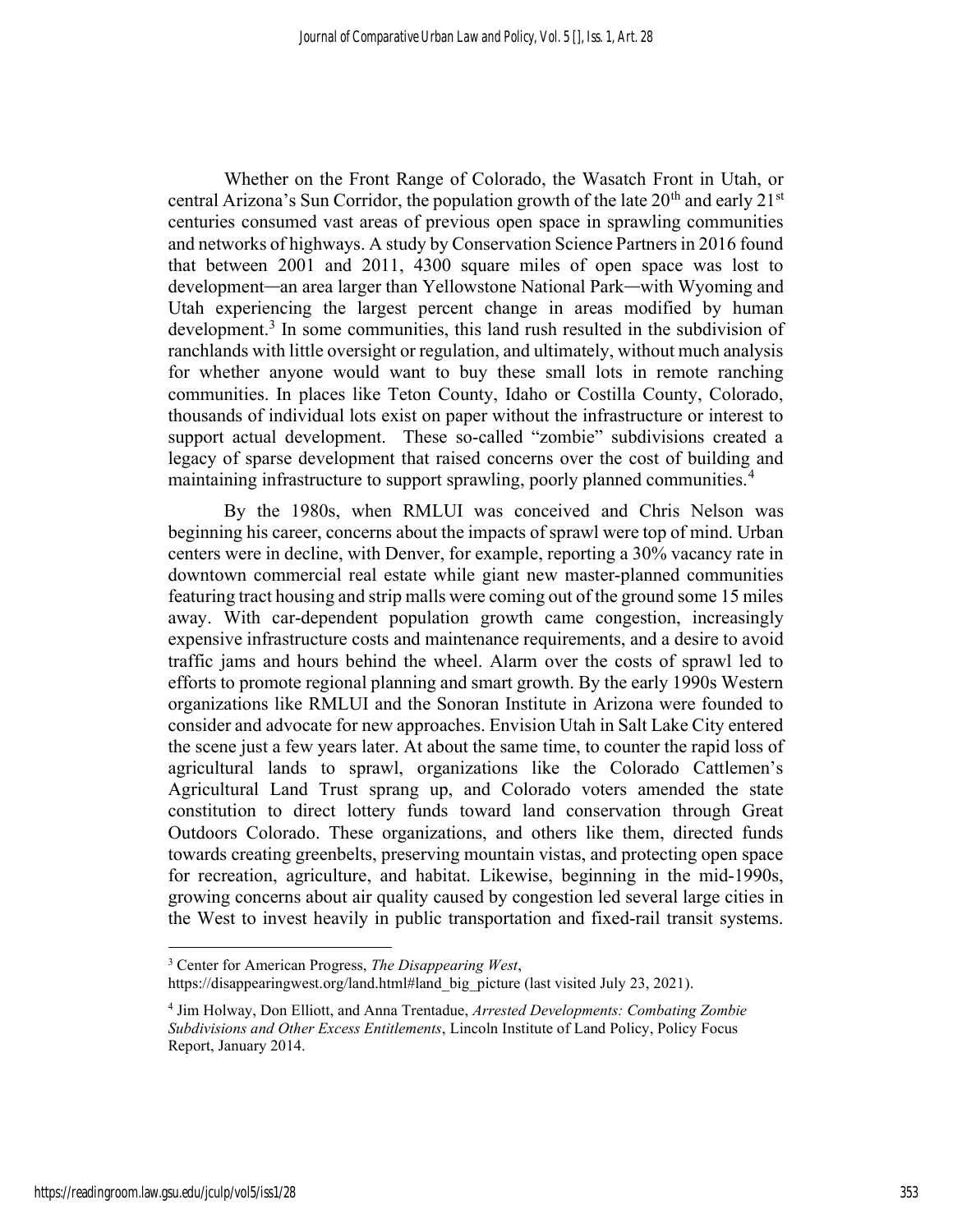Amidst much skepticism about the wisdom of making these significant investments, these transportation projects were passed by the electorates and paid for by tax increases and federal highway funds.

Although it remains to be seen whether these transportation dollars will meaningfully alleviate the congestion problems by getting people to give up their cars, it is absolutely clear these fixed rail systems—and Prof. Nelson's arguments about the benefits of developing compact communities around them—has changed the development patterns in many Western cities.<sup>5</sup> Rather than facilitating growth in the outer suburbs in traditional, single family residential communities, metropolitan areas like Denver and Salt Lake City are incentivizing and prioritizing growth, in the form of relatively compact, mixed-use development, near the new transit stations. And this development is being designed in many instances around walkable town centers featuring public plazas, broad sidewalks, pedestrian-friendly storefronts, and bike infrastructure meant to attract people and not just to accommodate cars.

 The trend away from urban centers and toward the fringes began reversing in some important ways at the turn of the  $21<sup>st</sup>$  century, with many newcomers to the West preferring to live a more urban, less car-dependent, lifestyle. And metropolitan regions have responded by focusing on their urban cores, improving the living conditions, cultural scene, and the environment. Investments in bike lanes and transportation infrastructure reflect concern about urban gridlock; promoting innovation and creativity in the arts and leisure sector has contributed to thriving 24-hour downtowns; and a focus on urban conservation and enhanced parks and open space has created more livable cities.

As a result, urban centers in the West—Denver, Salt Lake City, Las Vegas, Boise, Albuquerque, Phoenix—are some of the fastest growing in the West. Populations are both older and younger, as those who moved here in the boom of the 80s and 90s to raise their children are now approaching retirement, while the generation graduating college and looking to start careers are flocking to Western cities. Both populations are increasingly interested in giving up the big house, costly landscaping, and long commutes in the suburbs for smaller living space and more vibrant public space, if not in or near the city core, then in town centers and other mixed-use communities in the suburbs. As Professor Nelson has predicted for much of his career, the demand for traditional, single-family detached homes on large lots is waning.

 $<sup>5</sup>$  Andrew Goetz, Suburban Sprawl or Urban Centres: Tensions and Contradictions of Smart</sup> Growth Approaches in Denver, Colorado, 50(11) Urban Studies 2190-2192 (August 2013).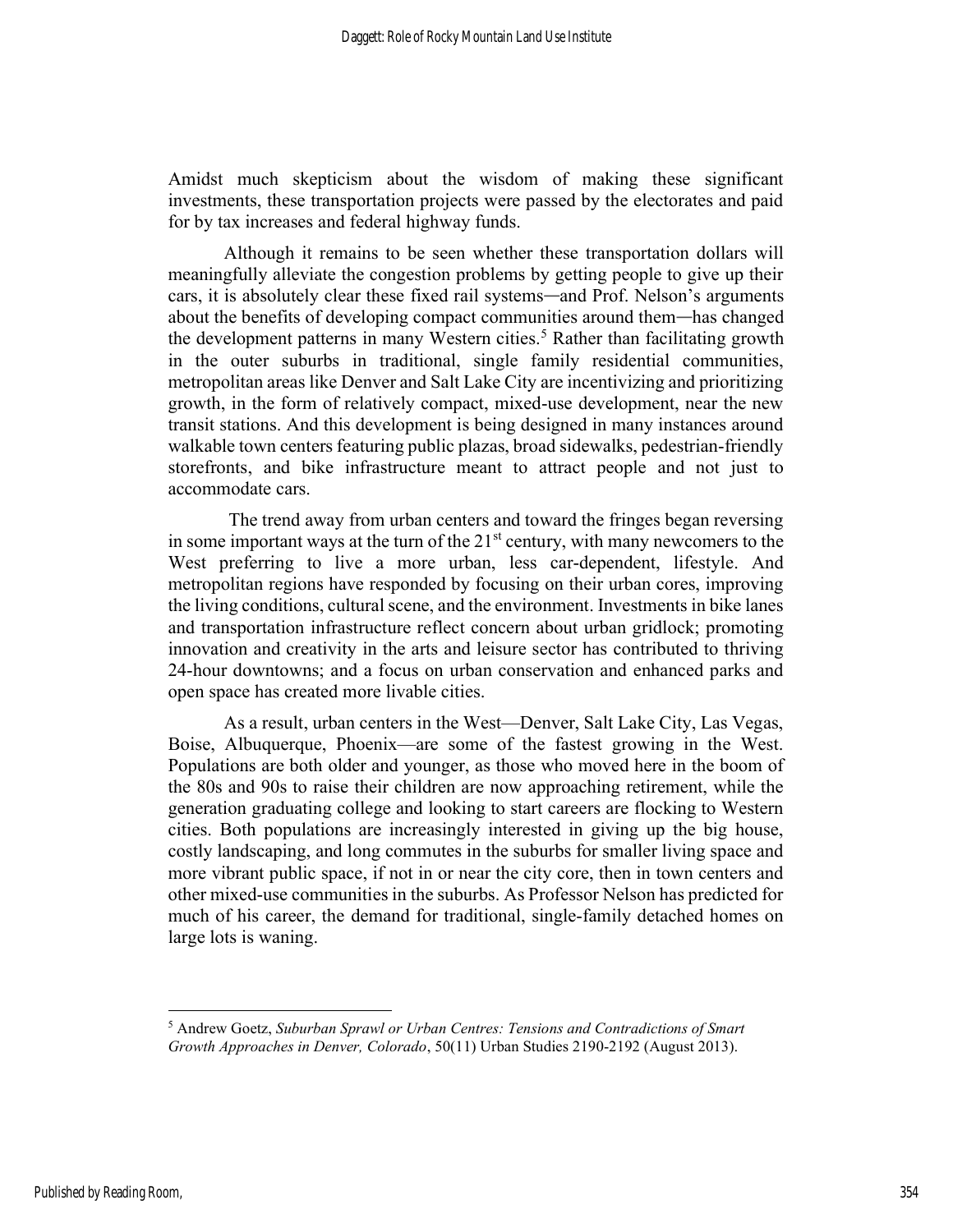The West is leading the nation in striving to create sustainable, equitable communities. It is a dynamic, future-oriented region of the country, where the economic environment rewards innovation and entrepreneurial activity. The region is culturally dynamic and open, where newcomers with big ideas and bodacious dreams have been able to build a life. And its cities are fast-paced without being a grind because sports and outdoor adventures are a highly valued part of the culture. Tremendous natural assets offer a healthy lifestyle and extreme forms of recreation and entertainment that fuel youthful energy. The pace of growth and change fosters an optimistic energy that attracts young, highly educated people looking for the high tech, new energy, and outdoor industry jobs of the future. The rapid growth also provides an opportunity to build better and to retrofit the sprawling and unsustainable developments of the past.

 As the region emerged from the Great Recession, many of these urban economies have been booming, and innovating, and rushing into the future, at the leading edge in trying to tackle some of the nagging problems of our country. Our great western metropolises have conceived, funded, and are building multi-modal transit systems that will rival many of those around the world, resulting in transportation options that reduce air pollution, help ease traffic congestion, and encourage exercise. Our cities are encouraging and incentivizing in-fill development and innovative approaches to the built environment that are designed to maximize access to transit and reduce our collective impact on the natural world. Many people moved to these great cities because of their proximity to recreational opportunities and iconic landscapes, and Western conservationists have been at the forefront of developing creative approaches to preserving private lands and protecting public lands.

#### THE CHALLENGES AHEAD

 For all the optimism about the future of the West, the region is faced with significant challenges associated with the threat of climate change, including prolonged drought, severe flooding, and devastating wildfires. Amenities that draw people to the West—vast open spaces, clear blue skies, wildlife, rushing rivers, skiing—are threatened by population growth. Sprawl consumes land; traffic spoils air quality; roads fragment wildlife habitat; and urban water demands suck the rivers dry. The changes predicted from global warming threaten us even further. Significant uncertainty about the impacts of climate change complicate the planning process, but conservative predictions suggest that we would be smart to plan on periods of extended, severe drought while preparing for increased flooding associated with more violent storms. We have to plan for longer, and more devastating fire seasons, as well as periods of more intense heat. Natural disasters will become more common and more unpredictable, so the need to consider natural (and unnatural) hazards in planning our communities is of paramount importance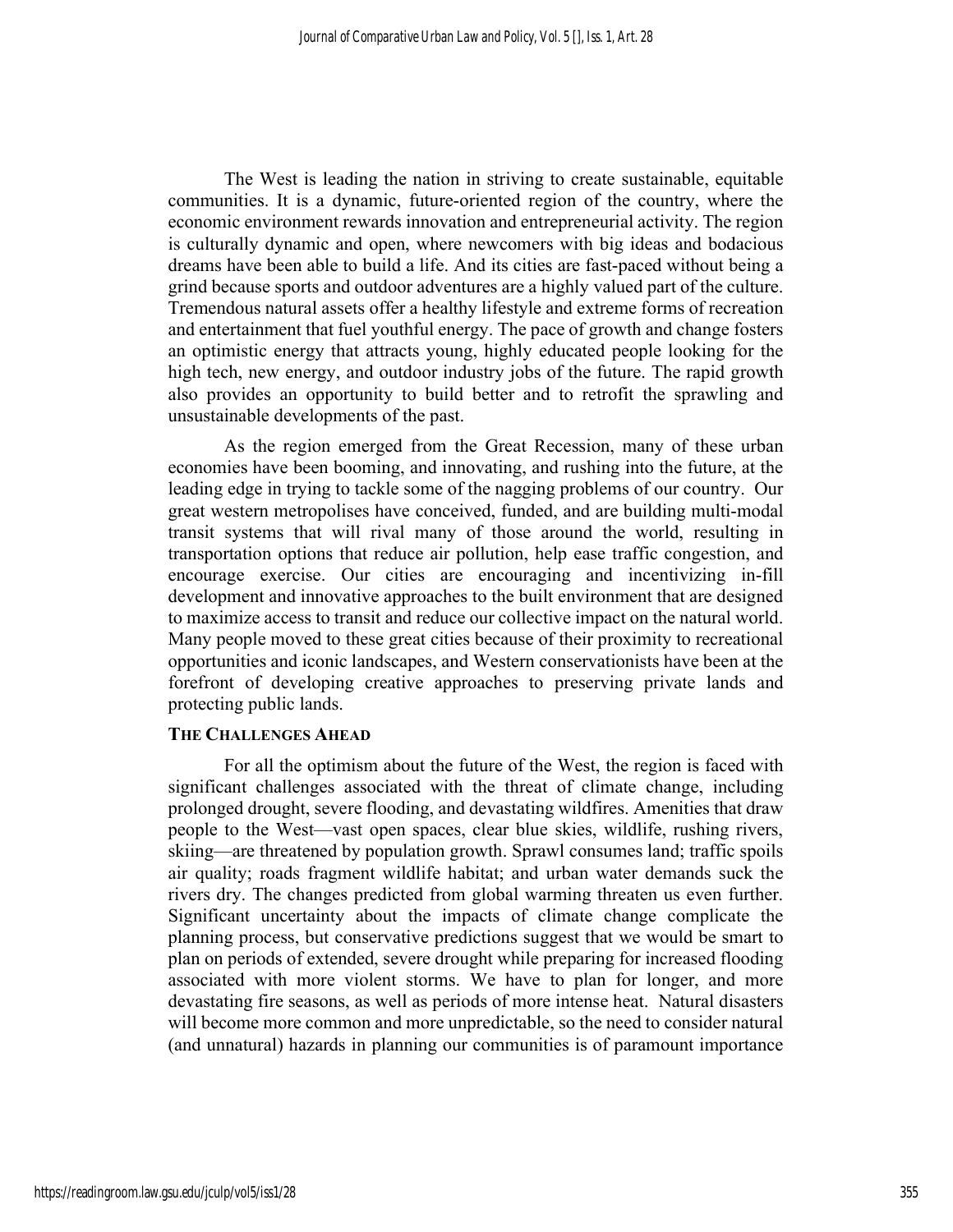to mitigate the loss of life and property when we do experience the inevitable extreme weather events.

 This strong demand for a more urban life has led to new challenges: rapidly increasing housing costs, gentrification of neglected areas and displacement of long-standing populations, and the need to ensure that increased density does not come at the expense of environmental sustainability and livability. Significant demographic shifts threaten our ability effectively to provide needed social services and upend our best efforts to plan our communities for those we believe will inhabit them in the future. The most expensive real estate is now located in the urban core rather than in the affluent suburbs, and the wealthy are increasingly occupying this urban real estate, pushing up land values and pushing out lower income people who have occupied this city space for generations. Some single-family suburbs are now the first stop for immigrants looking to make a new future for themselves and their families in this country, and these older suburbs supply what passes for affordable housing in many communities across the West. Alan Ehrenhalt has described this phenomenon as "The Great Inversion," pointing to the significant issues that arise when low income people are forced by housing costs to live in sprawling, cardependent communities where social services and other supports are diffuse, if they exist at all.<sup>6</sup> On the other hand, in our urban centers homelessness has sky-rocketed, income inequality threatens social cohesion, and issues of affordability have proven to be intractable.

 The aging of the West's population is of particular note. Although young people are moving to the West in droves, the baby boomers are not leaving and (due to the active western lifestyle) are living longer. Demographers predict that one-fifth of Colorado's population will be over the age of 65 by  $2050$ .<sup>7</sup> Other western states face similar trends. Given that many of these people live in sprawling suburbs where they settled in the 1980s to raise their children, the challenges posed by their transportation, housing, health care, and social needs in the coming years will be significant. They increasingly want the same type of housing desired by millennials: smaller, affordable units, in walkable, mixed-use, high-amenity communities that enjoy good mobility options.<sup>8</sup>

 Although urban centers of the West are often the center of attention in discussions about growth and change, smaller communities in the West are also

 $6$  Alan Ehrenhalt, The Great Inversion and the Future of the American City (2012).

<sup>7</sup> Tamara Chuang, "2020 Forecast: Colorado is Getting Older and Narrowing the Housing gap, but Really Needs Middle Wage Jobs," Colorado Sun (1/2/20),

https://coloradosun.com/2020/01/02/colorado-population-2020-statistics/ (last visited July 23, 2021)

<sup>8</sup> Id.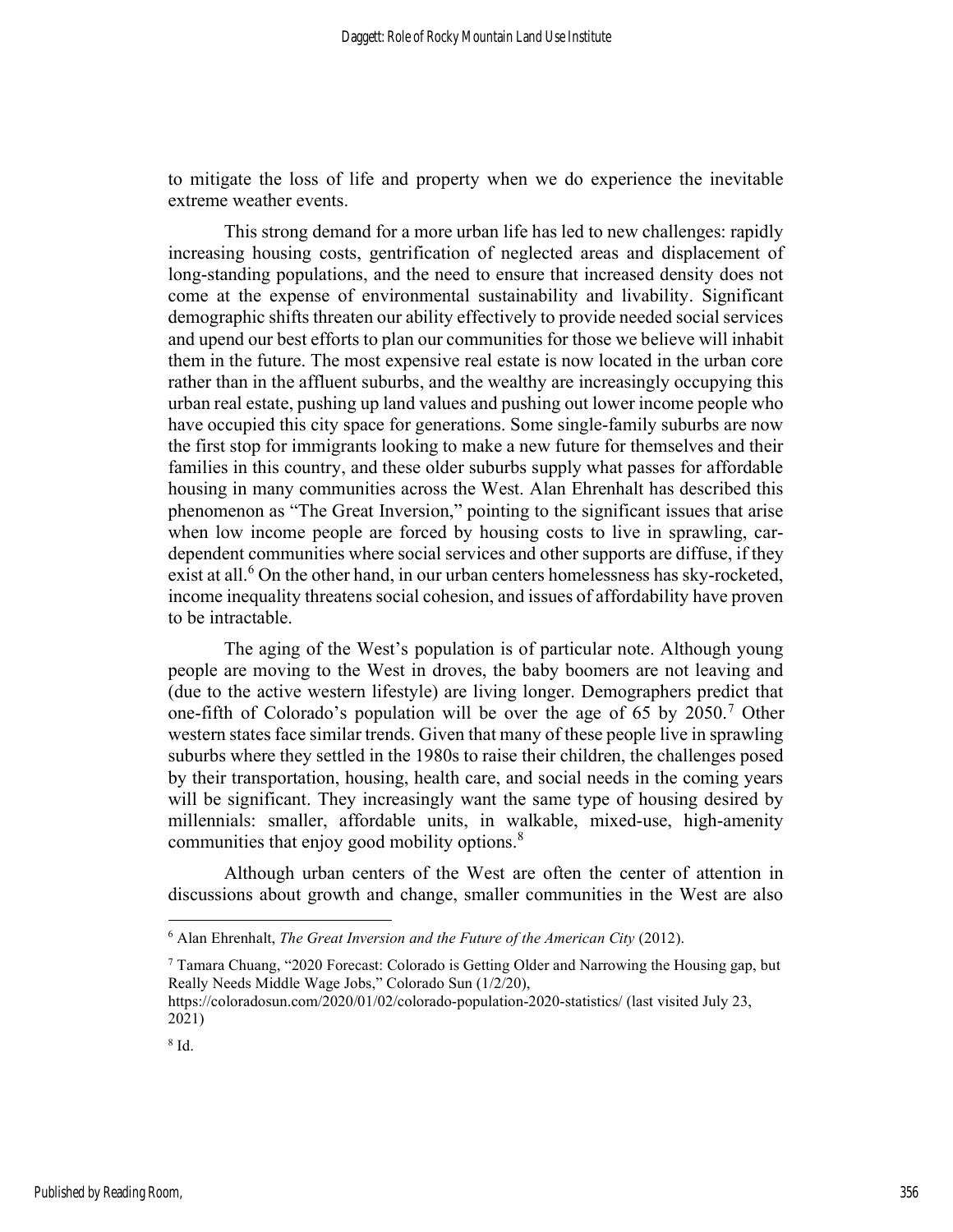experiencing significant growing pains. Widespread internet access has created population pressures in places like Bozeman and Jackson that are not altogether unlike those faced in larger cities. High tech entrepreneurs and dot.com millionaires can live virtually anywhere, and they have increasingly chosen communities with great access to natural amenities and outdoor recreation. Resort towns, such as Aspen and Park City, have struggled to supply workforce housing that is affordable for ski-lift operators and hotel managers, as well as local teachers and doctors, in communities where home values are escalating, and populations are transient (and often unwilling to invest in public infrastructure or taxes to fund affordable housing). And rural communities have experienced the boom-and-bust cycles (repeatedly) of an energy economy that alternatively has created a crisis in housing availability and housing foreclosures. As Professor Nelson has advocated for his entire career, sustainability and questions about how smart growth concepts can help us accommodate the populations of the future will have everything to do with how successfully the Rocky Mountain Region manages the predicted growth.

## A BIG IDEA (OR TWO)

To honor Chris Nelson for his bold and visionary approach to smart growth and his fearlessness in predicting the trends that are just beyond our sightlines, this essay will follow his lead, offering some suggestions for the next generation of smart growth leaders. Two overarching issues that will occupy land use professionals for the foreseeable future are: 1) the impact of climate change on the resilience and livability of our communities, and 2) social justice and equity concerns that threaten our social cohesion and economic vitality. In response to these twin challenges, growth management and land use professionals should focus on the role of nature in helping to mitigate the risks of a changing climate and should re-evaluate our approach to planning and zoning in ways that promote integration, inclusion, and affordability, as well as sustainability. Let's consider these ideas in turn.

Climate change is the defining issue of our time. We will, presumably, use technology—electric vehicles, enhanced energy efficiency in buildings, and low carbon sources of energy—to work towards our climate goals. At the same time, cities are under pressure to reduce sprawl and promote compact forms of development for a variety of reasons: to enable public transportation and mobility options that help to reduce energy demand; to reduce congestion and gridlock; to make efficient use of infrastructure, land, and natural resources; and to avoid the well-documented environmental, fiscal and social costs of sprawl. Dense communities and urban environments, however, are more subject to the heat island effect, have a more difficult time dealing with stormwater events and extreme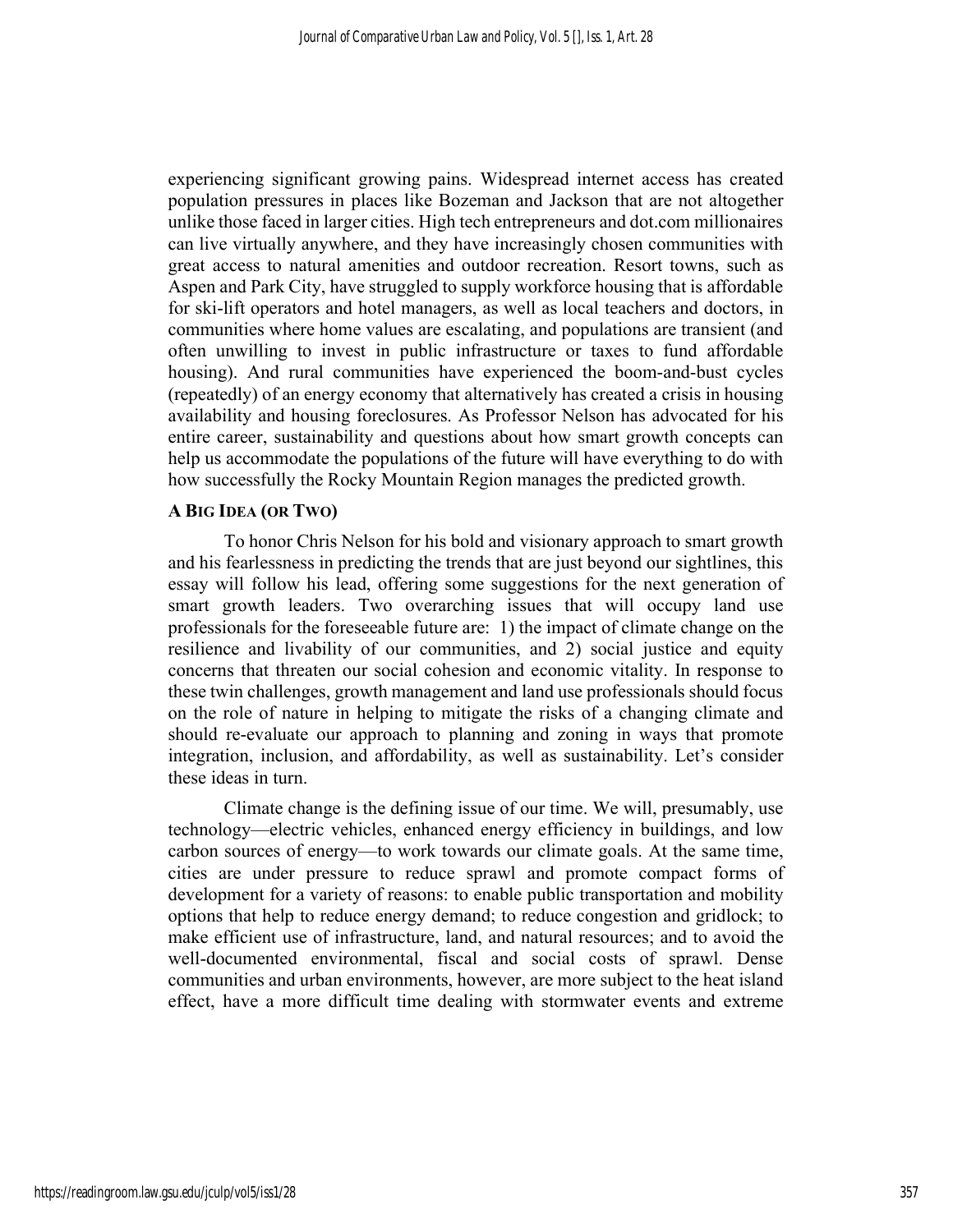weather, and can raise livability concerns.<sup>9</sup> The development of biophilic cities, and the strategic incorporation of nature into cities, can help to alleviate many of the potentially negative impacts associated with dense urban development. For that reason, the importance of urban conservation and the role of natural systems in creating healthier, more resilient communities should emerge as a central part of our urban, regional and comprehensive planning. Indeed, our planning and land development processes should begin with an assessment of the underlying ecological systems, their baseline condition, and the opportunities to preserve or restore ecological function as part of the development process.

 In more compact, more impervious, and more vertical communities, we should increase the commitment to enhancing the role that nature plays in ensuring livability in our cities. The benefits of nature to human health and wellness are wellestablished. We know that access to open space reduces chronic disease, improves cognition and mental health, and helps to promote physical exercise.<sup>10</sup> Understanding this, we must ensure that everyone lives within close proximity to a park or open space that promotes active recreation and easy, safe access to nature and its many benefits. However, we must also go much further in designing those spaces with a view towards equitable inclusion and ensuring that they are culturally responsive to their intended users. This requires considering access issues so that, for example, seniors, baby strollers, and bikers can safely get there. Instead of, or in addition to, soccer fields and basketball hoops, we should strive to create community-driven spaces that reflect the goals of diverse neighborhoods, including, for example, urban gardens featuring foods grown and loved around the world and, perhaps, markets where diverse communities come together to buy or sell those foods. Getting this right will require more effective neighborhood engagement and community participation in planning and activating these spaces.

From an ecological perspective, we must develop a better understanding of how to integrate nature into every corner of our cities in strategic and intentional ways that reflect the limits of our water supply and mimic natural functions as much as possible. We should design our public parks and open space to provide ecological benefits such as stormwater management and wildlife habitat, along with their recreational and other human-centered benefits. In the west, this means less bluegrass and more drought-tolerant native species. But we must go much further, to capture the potential ecological benefits of other types of spaces, particularly as

<sup>&</sup>lt;sup>9</sup> A recent Climate Central report shows that Denver is, on average, 5 degrees hotter than surrounding areas. Highly developed urban areas can be 15 to 20 degrees warmer. https://denverite.com/2021/07/13/denvers-heat-island-effect-boosts-city-temperatures-by-over-5 degrees/ (Last visited Aug. 3, 2021)

 $10$  See, e.g., Florence Williams, The Nature Fix: Why Nature Makes Us Happier, Healthier, and More Creative (2017).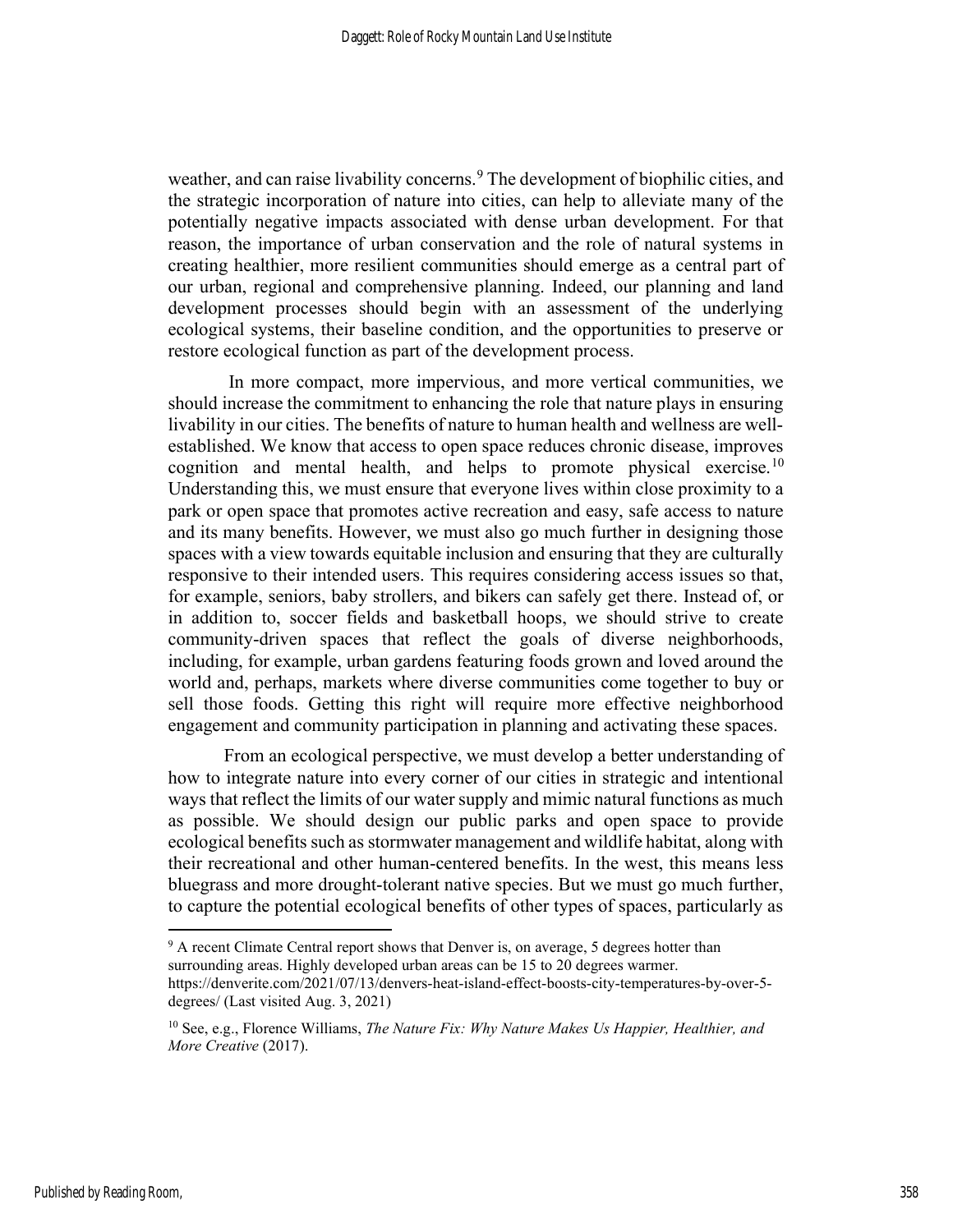we promote more compact development patterns. For example, we should think about rooftops and rights-of-way differently, designing them not only to provide shade and mitigate heat island effect, but also to provide habitat for urban birds and migrating pollinators and to maximize the filtration of stormwater and the improvement of air quality. We should recognize the value of underutilized spaces for nature and the opportunity to inject micro-greening into our neighborhoods in ways that enhance ecological function and human health, but that do not result in green gentrification or displacement.

 In order to ensure that these investments in urban conservation are strategic, we should use landscape scale urban conservation planning to establish baselines, to identify ecological assets and needs, and to prioritize the type and location of conservation and restoration efforts. To implement these plans, we will need to expand our planning horizons to include more regional (and cross-jurisdictional) ecological considerations. And we will need to develop a more robust set of regulatory tools that embed conservation planning into subdivision and zoning regulations, such that development and redevelopment is regenerative and contributes to climate resiliency and ecological, as well as human health. Requiring or incentivizing consistency with a regional conservation plan, for example, could help ensure that new development avoids important habitat, protects ecological function, or at least mitigates its identified impacts. These regulatory approaches should include regional strategies and programs that allow for transfer of development rights and investment of public dollars in restoring, reclaiming, and protecting natural assets that are important for enhancing resilience and adaptation to the conditions of climate change. And finally, we need to ensure that our building codes allow the incorporation of biophilic design, including green roofs, green walls, and other nature-based systems, into the buildings of the future.

 As we build greener cities, we will also need to focus on promoting equity and inclusion. The 2020 pandemic revealed, in the harshest possible ways, how our historic development patterns—rooted as they are in a zoning system built for exclusion—have led to economic inequality, vulnerability, and disparate health outcomes. In Denver, the highest hospitalization and mortality rates overlap with the areas of town that were historically redlined and that have the lowest access to parks and green space.<sup>11</sup> The urban environment in these neighborhoods is less healthy than in wealthier neighborhoods: the air quality is worse, the level of physical activity is lower, and it is hotter. These disparities show up in health

<sup>&</sup>lt;sup>11</sup> Jeremy Nemeth and Sarah Rowan, Is Your Neighborhood Raising Your Coronavirus Risk?, The Conversation (May 26, 2020), https://theconversation.com/is-your-neighborhood-raising-yourcoronavirus-risk-redlining-decades-ago-set-communities-up-for-greater-danger-138256 (last visited Aug. 3, 2021).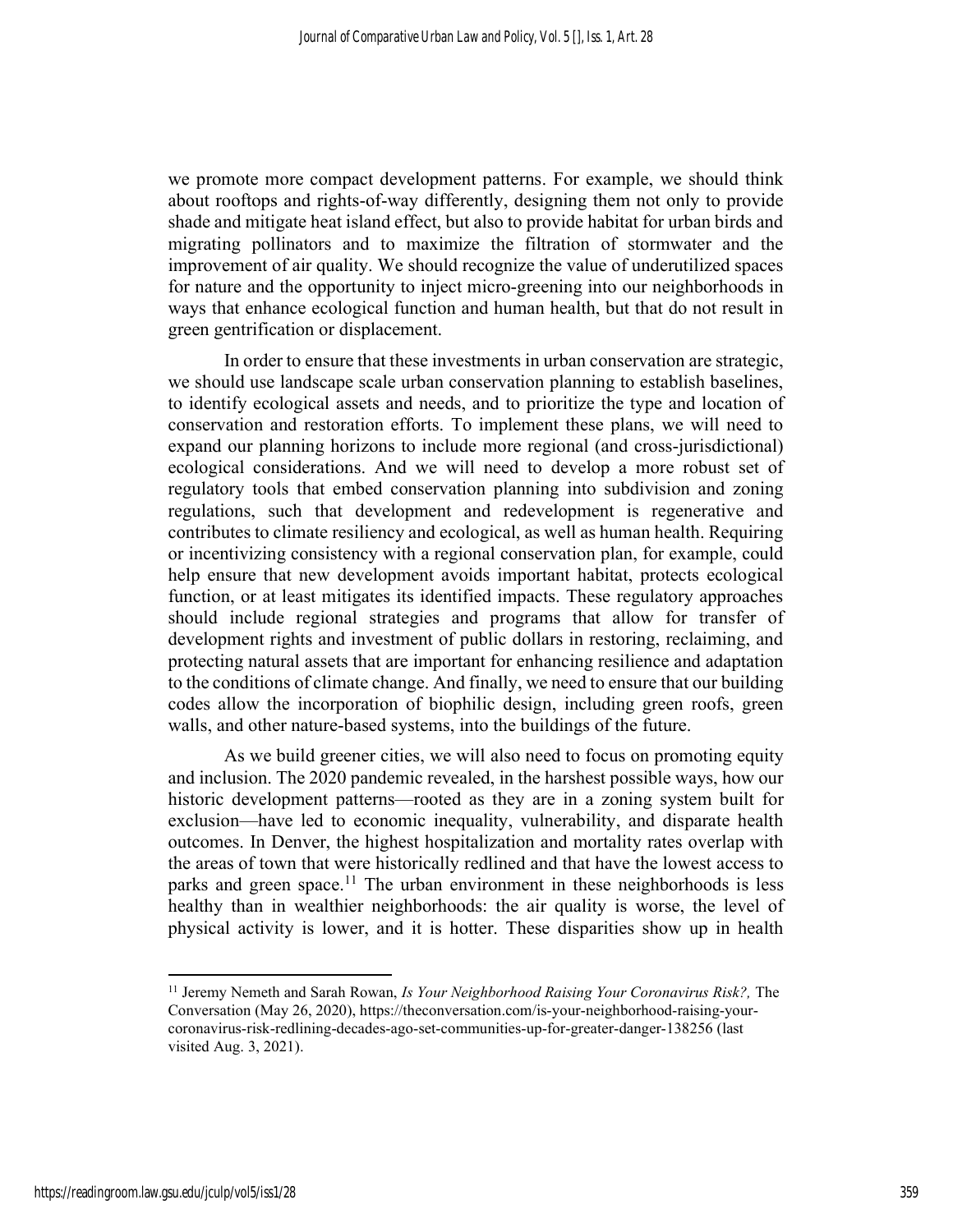outcomes. Therefore, as we invest in greening our cities, we must start with those communities that have been historically neglected.

That said, as we invest in green infrastructure, we must do so in ways that avoid gentrification and the displacement of those people most affected by historic inequities. Investments in natural assets necessarily improve neighborhoods, which is the point. However, these investments should be just green enough to improve health outcomes and ecological function but made in ways (and with the full participation of the affected community) that do not drive out longtime residents. Achieving these goals will require a more intentional approach to ensuring housing affordability and putting protections in place before green investments are undertaken.

This brings us to the second issue that should define the smart growth movement of the future: a growing alarm about housing affordability, which threatens economic vitality and sustainability in a variety of ways. The high cost of living in many of our cities makes it difficult for essential workers to live near work, which in turn makes recruitment and retention of employees difficult and suppresses investment opportunities for companies that cannot grow or expand because of a limited labor market. In Denver, the median purchase price of a house is now over \$500,000, and the average monthly rent for a one-bedroom apartment is  $$1700<sup>12</sup>$  A worker has to earn  $$63,000$  to consider this rent "affordable," and would need to earn more than \$85,000 (and be able to put up more than \$100,000 for a down payment) to afford a mortgage.<sup>13</sup> Rising home prices are a result, in part at least, of inadequate supply. Growth in metropolitan Denver is outpacing the ability of developers to supply new housing, so demand for housing is driving up the price. Moreover, the costs of providing new housing—materials, labor, land, and regulatory costs—are also rising, further contributing to the affordability crisis. As a result, the pressure on existing, naturally affordable neighborhoods is intense, resulting in rapid gentrification and displacement of long-time residents by newcomers with an ability to pay. These trends, of course, are not unique to Denver. Rather, the affordability crisis is on the front page of newspapers across West, where population growth and demand for housing is outstripping the supply and where the rate of homelessness is skyrocketing. When teachers, firefighters, and service workers cannot afford to be part of the communities where they work, social

<sup>12</sup> https://denverite.com/2021/07/07/denver-housing-costs-median-home-price/ (Median home price in June 2021 was \$545,000.); https://www.apartmentlist.com/renter-life/average-rent-indenver (last visited Aug. 2, 2021)

<sup>13</sup> https://www.apartmentlist.com/renter-life/average-rent-in-denver (last visited Aug. 2, 2021).

https://www.westword.com/news/average-salary-need-to-buy-a-home-in-denver-10444367 (last visited Aug. 2, 2021).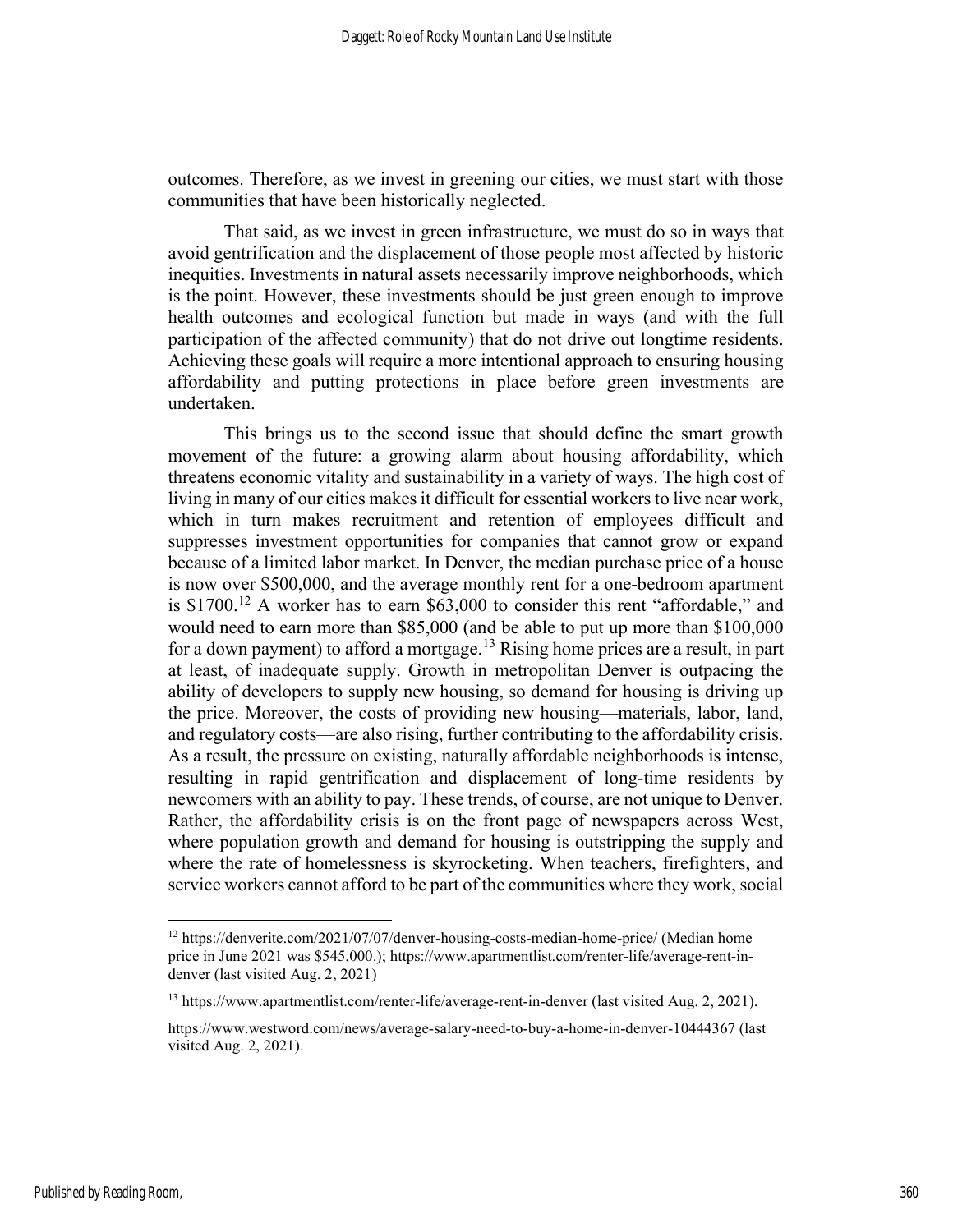cohesion breaks down, stratifications emerge that undermine social sustainability, and cities become much less functional.

 As a result of these economic dynamics as well as an increasing awareness (in some quarters, at least) of the social justice issues arising from a history of exclusionary zoning, racially discriminatory lending practices, urban renewal, and now infill development and re-investment that is resulting in gentrification and displacement, cities are becoming much more focused on finding solutions to the affordable housing crisis, experimenting with financing tools and incentives to produce more housing, and even tinkering with the sacrosanct—single family zoning.

 As communities try to address the housing shortage and affordability crisis, some of the solutions include strategies promoted by Chris Nelson and other smart growth scholars who advocate for increased density around transit and greater flexibility to allow for "missing middle" housing that is smaller and naturally affordable. These solutions, however, are often prohibited by zoning policies developed almost a century ago, whose goals were to segregate uses and people, and to protect property values associated with single family homeownership. Those restrictive, and exclusionary, policies often prohibit gentle density, in the form of duplexes or townhomes, and do not allow the flexibility to subdivide unaffordable large homes into smaller units (with an attic or basement apartment, for example). These policies not only create pressure to continue to sprawl unsustainably onto undeveloped exurban lands, but by limiting supply in urban centers and near jobs, they further drive-up prices and contribute to gentrification and displacement.

Furthermore, many of the suburban, single-family neighborhoods built over the last few decades (which are less desirable to both the old and young) are subject to covenants, conditions, and restrictions (CC&Rs) that often further restrict landowners' flexibility to modify their housing in ways that might serve the changing needs of future generations. Indeed, in Colorado, some 60% of homeowners live in covenanted communities, or HOAs, where complex contractual rules govern architecture, uses, landscaping, and more.<sup>14</sup> For these communities, adaptation over time often requires the entire neighborhood to vote to change the governing contracts—a nearly insurmountable obstacle. As a result, much of our housing cannot be altered to allow for the construction of mother-inlaw suites to house aging parents, or to create office space for remote work or cooperative childcare, or to enable more affordable, or sustainable, forms of housing.

<sup>&</sup>lt;sup>14</sup> https://ipropertymanagement.com/research/hoa-statistics#state (last visited on 7/23/2021).